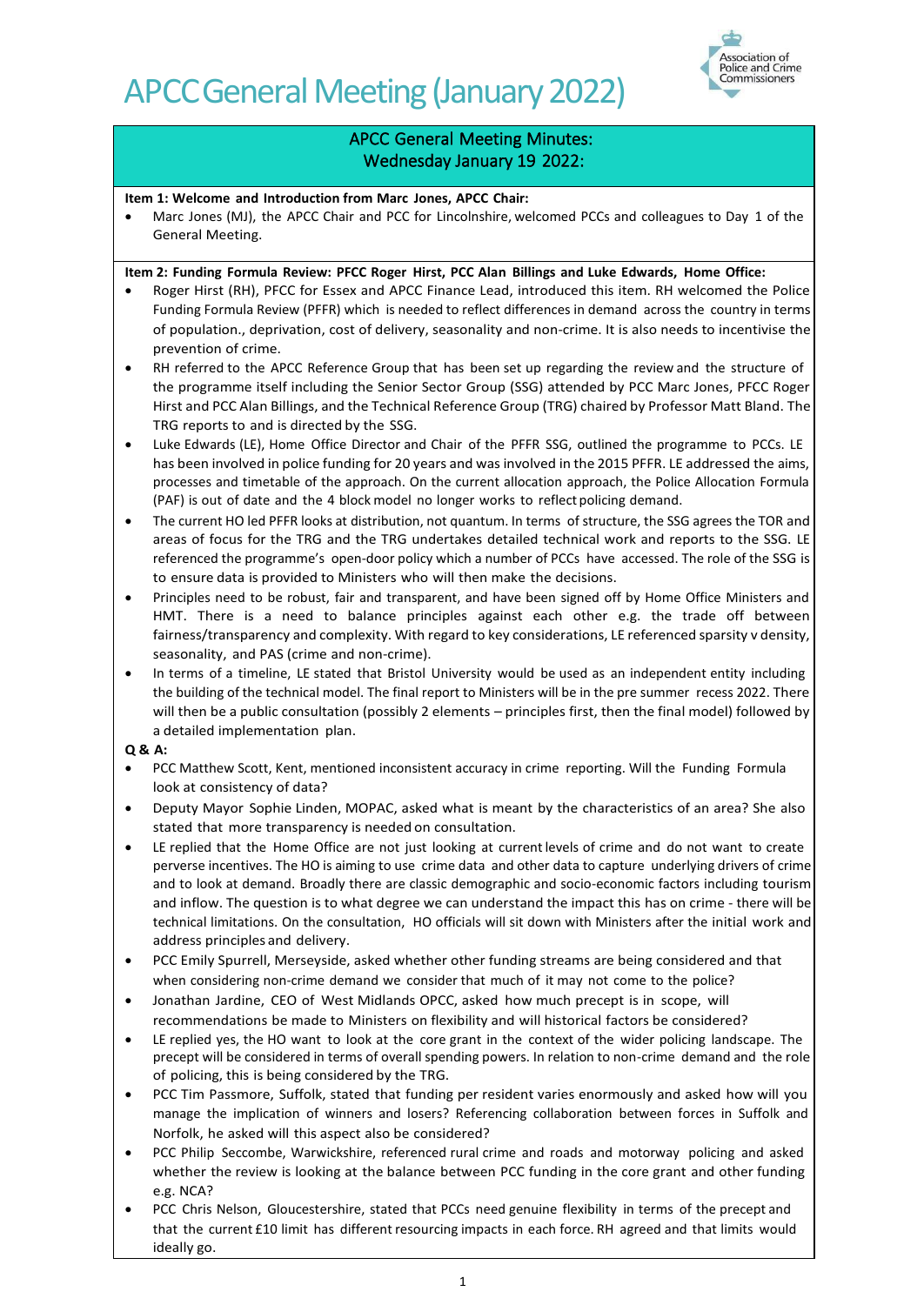

- LE replied that the Home Office will be keen to engage with HMT on how the new formula is delivered. There will always be relative winners and losers but are keen to avoid absolute winners and losers. On rewarding collaboration, LE believes there should be a natural incentive to collaborate, so if you are more efficient this should free up resources naturally.
- LE reassured PCCs that rural crime and roads are in scope. The Home Office have around 70 indicators which they are happy to circulate. They have also completed a literature review of 800 documents, and they will be producing a summary of that for SSG which they can share with PCCs. Pushing in relation to precept flexibility is out of scope for the review and on the NCA and CT, they are also out of scope unless the Funding Formula impacted on them, in which case they would then revisit.
- PCC Mark Shelford, Avon and Somerset, noted there will be winners and losers. If there is to be a big change then will there be a parachute payment? He referenced difficulties in MTF planning.
- PCC Joy Allen, Durham, asked are you considering how other Funding Formulas are impacting in different force areas?
- PCC Peter McCall, Cumbria, asked is the issue of how much residents in local areas are being asked to pay being considered? There are issues of unfairness here.
- PCC Festus Akinbusoye, Bedfordshire, was concerned about the timing of funding settlements and alignment with budget setting requirements e.g. the pay award.
- LE replied in terms of what local residents are being expected to pay relatively, yes, this is being considered. In terms of issues re. winners and losers there will be consultation on that basis. LE will come back to PCC Joy Allen on her point. LE referenced the certainty of funding over the next 3 years.

# **Approved/Agreed Actions:**

- The Home Office to share information on the 70 indicators they will be using with PCCs via the APCC.
- The Home Office to share the summary of their literature review with PCCs via the APCC when completed.

## **Item 3: Minister of State for Crime and Policing & Minister for Rural Affairs: Rt. Hon Kit Malthouse MP & Rt. Hon Lord Benyon:**

- Kit Malthouse (KM) gave an overall update, and highlighted two key national strategic documents: the Beating Crime Plan and the Ten-Year Drugs Strategy. He said good national structures (taskforces, working groups) are in place to help align national strategic priorities alongside local ones.
- On performance, neighbourhood crime fell during lockdown but has stayed down even after restrictions lifted. He highlighted success in closing down county lines drugs gangs and thanked PCCs on those efforts. Stringent targets have been set for the next phase.
- KM reiterated the priority to reduce homicide, rates of which have risen. Domestic murders have also risen. He referred to a recent meeting with national policing stakeholders.
- On RASSO, there are challenging targets to hit. KM encouraged PCCs to challenge their Chiefs on RASSO figures. The ambition is to roll out Operation Soteria across UK policing and KM encouraged PCCs to step forward in future rounds. There is a growth in cases to the CPS, particularly where Soteria is in operation, which is promising.
- On ASB, figures suggest it is an increasing problem. KM said Government will help with the Safer Streets Fund etc, but he stressed the role of the PCC in drawing local partners together to push the ASB agenda in their individual force areas.
- On SOC, KM said the landscape has been complicated. ROCUs are growing, but each needs to have an agreed business plan so work towards a coherent mission.
- KM was then joined by Lord Benyon (LB) who answered questions from PCCs focused on rural crime and covered a range of topics including fly-tipping and links to SOC, theft of farm equipment, rural policing, illegal encampments, and wider issues.

- On the funding formula and how rural areas are impacted, KM said he is aware there can be conflicts between rural/urban areas and that work is underway to take account of that.
- KM felt there is more work to do with manufacturers, working in partnership to tackle specific issues. LB agreed, acknowledging the effect it has on rural businesses who rely on farming equipment and machinery which can be difficult to replace.
- On fly-tipping, LB said rural areas are particularly targeted for waste crime and other forms of ASB and referenced work with DEFRA's National Fly Tipping Prevention Group.
- Both LB and KM highlighted recent government amendments to tackle hare coursing, which were taken forward to the next stage of the PCSC Bill.
- LB noted that rural crime can be seasonal in particular, for example, Cornwall typically experiences higher rates of crime in the summer. As well as a visible police presence, he stressed the importance of technology, particularly for those who feelmore isolated in rural areas.
- Marc Jones. PCC for Lincolnshire and Chair of the APCC, welcomed hare coursing amendments, and also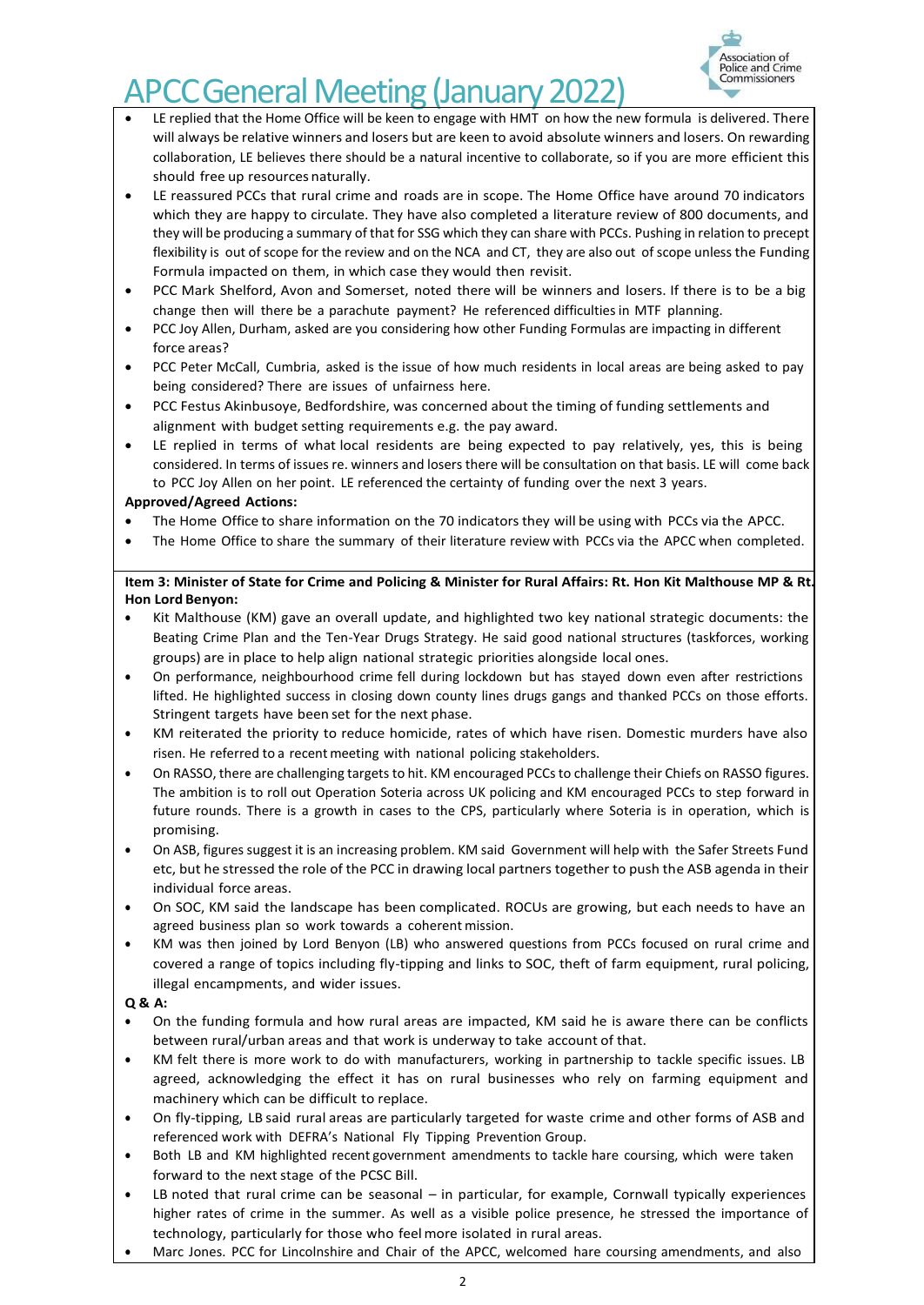

highlighted rural areas tend to experience more heritage crime which impacts on churches and buildings.

- PCC Tim Passmore welcomed the hare coursing amendments and reiterated the willingness of the NRCN to work with officials. He added that the NRCN will soon be publishing a report on the influence that OCGs cause in rural crime areas.
- LB discussed previously introduced legislation to allow the seizure of vehicles involved in hare coursing offences, which he stressed could act as a successful deterrent. He urged PCCs to investigate this further.
- PCC Festus Akinbusoye, Bedfordshire, questioned whether more could be done to destroy vehicles that have been seized due to involvement with fly tipping offences. LB said the seizure of vehicles relating to fly tipping could be enforced by the environment agency, which he would look into.
- PCC Alison Hernandez, Devon and Cornwall, said the South West region for the first time ever has established one priority for all its Chief Constables – to tackle drug use. A regional coordination effort focused specifically on drug dealing and anti-social drug users is underway.
- PCC Mark Shelford, Avon and Somerset, noted best practice in South Gloucestershir e's council on fly tipping – a zero-tolerance approach where anyone caught is fined or taken to court. This has reduced fly tipping significantly and he is encouraging other councils to adopt this practice. He additionally invited LB to visit to see at first hand the work of the rural crime team.
- Deputy Mayor Sophie Linden, MOPAC, asked about vulnerability of young people post-COVID, specifically regarding lack of services and clinical interventions and the effect of this. She stressed the need to consider victims of domestic abuse in rural areas, where victims can be more isolated and find it more difficult to access services and support.
- KM said youth vulnerability is being monitored, particularly as we move out of lockdown. On domestic abuse, LB highlighted continued improvements in tech/broadband in rural areas to improve connectivity and to help increase the ability of those who are more isolated to access support.
- PCC Matthew Scott, Kent, said local county lines drugs gangs had halved from 80 to 40. However, Kent is struggling with the courts backlog, even with Nightingale courts. KM praised the county lines successes and referenced increased powers for magistrates announced earlier in the week, which he hoped would help with the backlog.
- PCC Donna Jones, Hampshire, would welcome specialist RASSO courts, which could help with the backlog and get justice for victims. She also asked how PCCs can help the drive to tackle SOC.
- KM stressed the importance of understanding what SOC is driving in local areas to focus strategies.
- PCC Ben Adams, Staffordshire, said officers are not convinced that additional powers relating to unauthorised encampments will give them appropriate authority for removals.
- KM stated appropriate guidance will be issued to police when the Bill goes through.
- PCC Philip Wilkinson, Wiltshire, has engaged with local farmers, who are organising themselves in antipoaching activities using local WhatsApp groups, resulting in lots of shared intelligence. He questioned whether enough intel is being gathered from local areas to support national priorities.
- KM agreed on the importance of intelligence sharing and encouraged PCCs to ensure their Chiefs are investing enough to support it.
- PCC Kim McGuinness, Northumbria, stressed the importance of specialist courts/RASSO to improve outcomes for women.
- KM is supportive of specialist courts, particularly 'guilty plea' courts to support the backlog, but said it is a case of whether the courts can deliver coherently.
- **Approved/Agreed Actions:**
- LB agreed to look into the issue of the seizure of vehicles relating to fly tipping by the Environment Agency.

## **Item 4: Knowledge Sharing Session on Video Enabled Policing: Sussex OPCC and Sussex Police:**

- Sussex CEO Mark Streater introduced this item and provided the group with PCC Katy Bourne's apologies.
- Steve Curry (SC), VEP programme director, spoke to this item. Following Sussex's investment in the Video Enabled Justice (VEJ) programme that ran 2016-2020, at its evaluation, two areas were identified where digital technology could directly tackle ongoing inefficiencies within the police/CJS system.
- Police Witness Coordination: This explores the benefits of using digital technology to co-ordinate the appearance and early release of police witnesses at trial. It is a range of tools that keeps officers full y apprised of their requirement to give evidence at a trial and provides timely notifications of trial updates to enable officers to return to active duty with minimal delay or disruption. The anticipated benefits of a national roll out of this scheme would include a reduction in travel costs and police overtime and increased officer capacity to enable a better focus on supporting vulnerable victims and witnesses.
- PACE Interview Coordination: The PACE Interview Coordination provides tools for interviewing officers in custody to better coordinate the participants of a PACE interview. These tools include video technology for remote interviews and easier access to interpreters, especially of rare/scarce languages. The anticipated benefits of this coordination tool include reduced delays in accessing interpreters, reduced footfall in custody, and reduced delays in processing detainees and reduce custody hold times.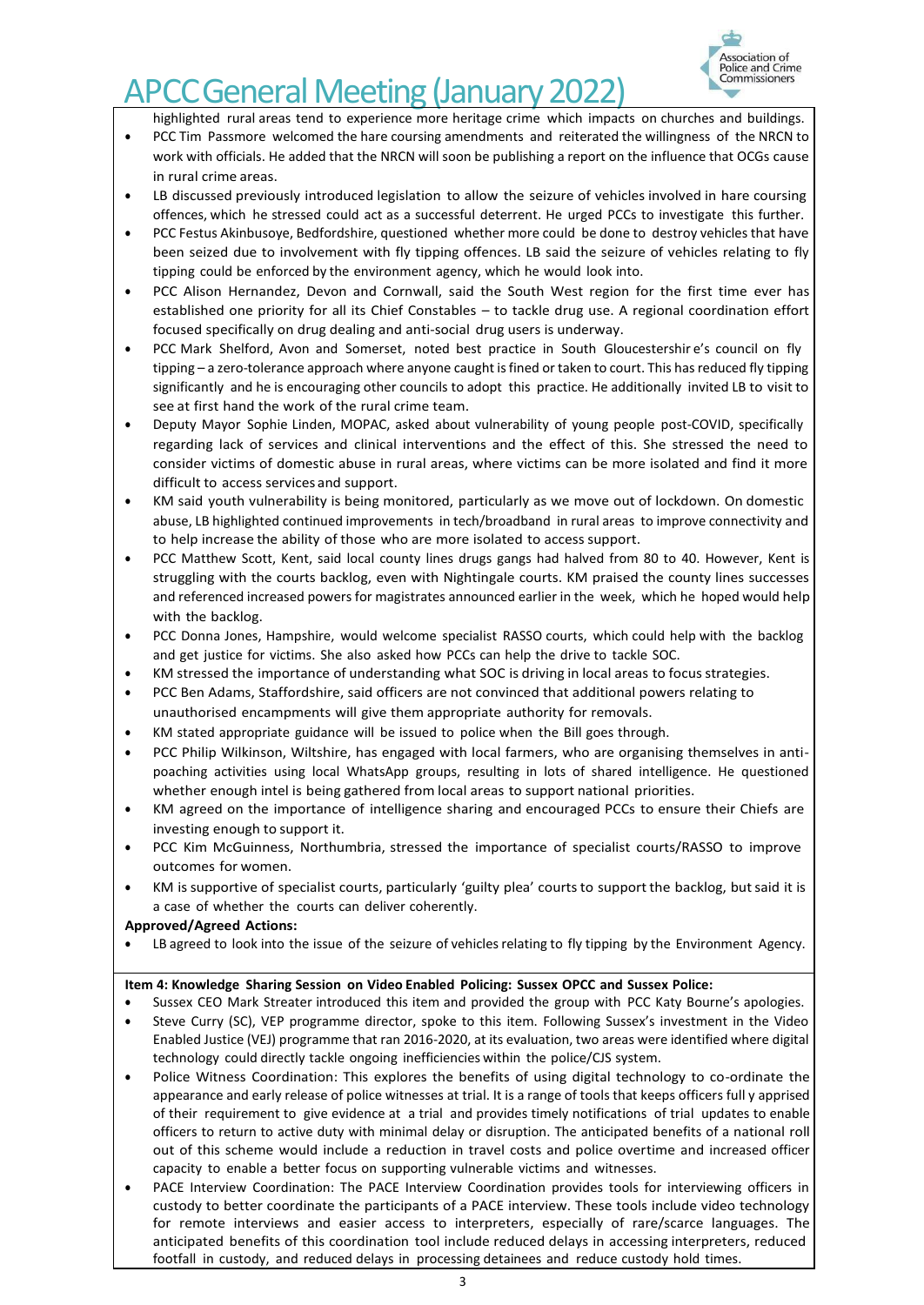# **APCC General Meeting (January 2022)**



- SC informed PCCs that currently 13 forces have signed up to the national roll-out of these programmes. Tranche 3 of the roll out is still open for forcesto sign up to and will commence in October this year.
- SC advised that these programmes are still in the development phase with the procurement of a technology delivery partner underway. Forces that have committed to the roll out are aware of the modelling and benefits that sit behind the concept.

## **Approved/Agreed Actions:**

• A more detailed presentation of the above programme will be circulated to PCCs and they can use this to engage their forces on joining the programme roll out.

## **Item 5: Strategic Communications: Phil Collins:**

- Phil Collins (PC), strategic communications specialist and former columnist in The Times, spoke to PCCs about the art of effective and persuasive communication. He currently writes a column in the New Statesman and works as a speechwriter.
- Phil shared two checklists of collective wisdom for effective communication and persuasion with PCCs.

# **Three rules for communication:**

**1. Understand the audience or audiences.** Map them. Who am I talking to? Who is this addressed to? If we do this we are already writing our speech, or communication. We need to know our audience well. There will be predominant views and commonality even in the largest group. In our communication we will often be trying to change minds, an element of persuasion will be involved: information -persuasioninspiration (often internally focused).

**2. Can you distil what you're going to say in a sentence?** This is the essence of the message in a nutshell and directs us to the research and data we need. There might be work to be done to get to the sentence but it is worthwhile and will provide clarity, lots of public communications lack this clarity.

**3. Language**. Draw up a list of terms you would never use ordinarily.. Avoid jargon. There is a temptation to use professional jargon, it makes it feel like you belong and sound more expert. Be careful about this. In a public facing role it is alienating, it puts distance between you and the public. Non-experts will accept your expertise and authority is greaterif you use common, intelligent language.

• **Three rulesfor persuasion:**

**1. Rational and logical argument, good illustrations, good data.** These are all indispensable in being persuasive.

- **2. Character.** PCCs have that character and expertise in their roles, it's an Important part of being persuasive.
- **3. Emotion, every persuasive argument has an emotional aspect.** Rational arguments have fallen to emotional arguments in recent years.. There must be a little emotion, it is about providing something that can be imagined, can I visualise it? Is there a story that goes with it?
- Does the story tell you why people do something and the effect? Do not tug at the heart strings but explain why life will be better as a result of doing something.
- Does your writing make sense to someone less interested, who knows less? Remember that you are experts and well informed and you need to provide a guiding hand.
- PC also spoke about the genuine difficulty of addressing one part of an audience while not alienating another, this requires nuance and clarity of thought
- PC said it was important to be straight if there was bad news. Where people disagreed with you it was common in politics to caricature the opposing view but this is disrespectful and is not persuasive. It is bolder to be more generous and honestly reflect the opposing view.
- PC said the messenger was crucially important to the delivery of the message, we are persuaded by people as much as arguments, the messenger needs to bring credibility. You become a good messenger by building credibility, the two are connected. Phil advised that blitzing an audience with data was unhelpful. Some data was necessary by way of illustration and to avoid assertion.

# APCC General Meeting Minutes: Thursday January 20 2022:

# **Item 1: Introduction from Marc Jones, APCC Chair, and minutes of the last meeting:**

• Marc Jones, the APCC Chair and PCC for Lincolnshire, welcomed PCCs and colleagues to Day 2 of the General Meeting. The minutes of the last General Meeting on Thursday October 14th were agreed as a true record.

# **Item 2: APCC Updates:**

# **Item 2.1: Bluelight Commercial: PCC Matthew Scott & Lianne Deeming CEO:**

• PCC Matthew Scott, Kent, thanked PCCs on the BlueLight Commercial (BLC) Board for their support and updated PCCs on the good progress made this year. He noted the outlook was good with all objectives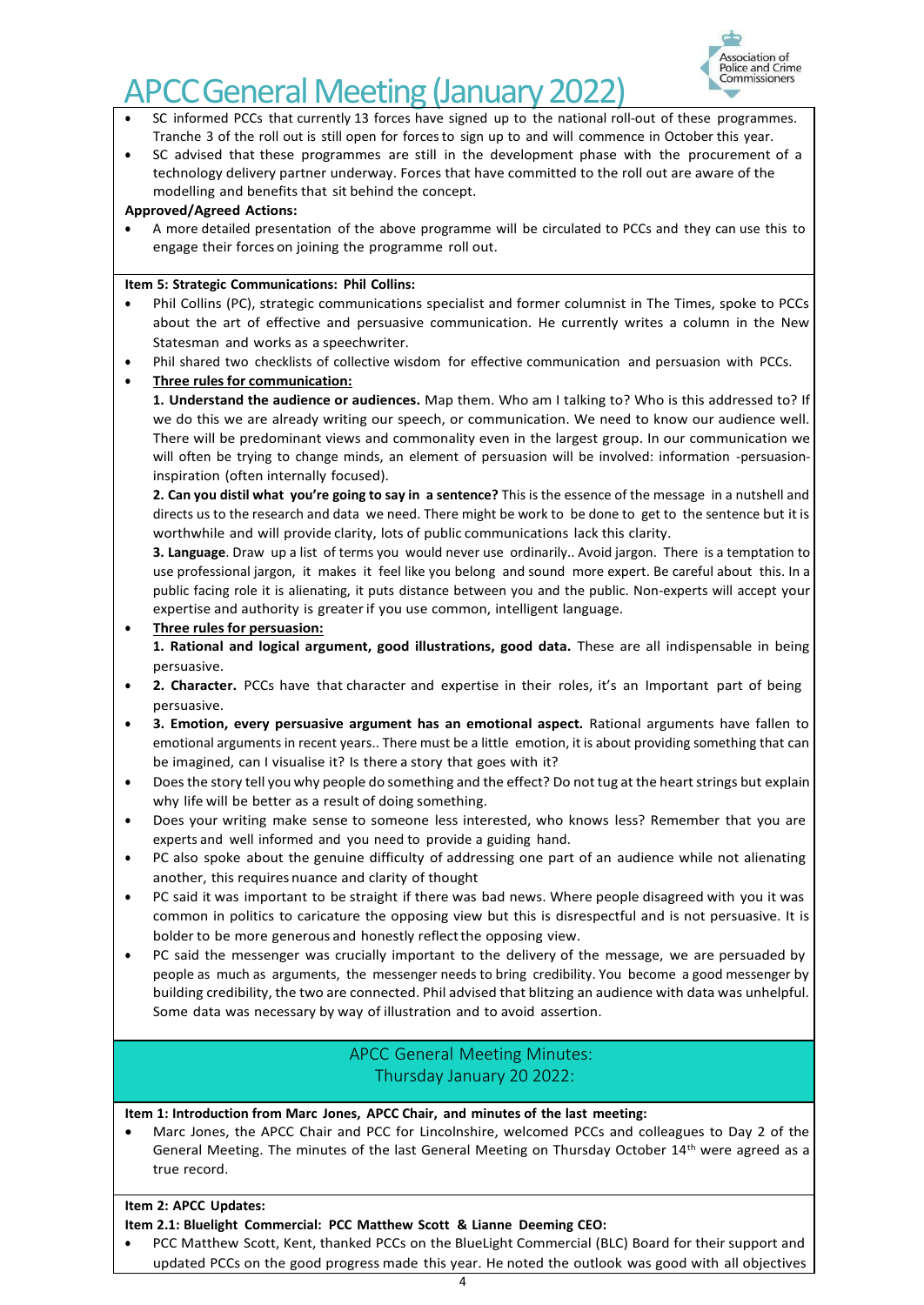

# **CCGeneral Meeting (January 2022**)

met, with BLC acknowledged as a trusted partner and funding secured for the next financial year.

- Lianne Deeming, CEO of BLC, outlined the achievements so far this year and noted that the savings targets for cashable savings and efficiencies had both been met and exceeded and market issues addressed. Areas where progress had been made included forensics, social value tool and e-procurement. There had been activity around driving value from the full commercial lifecycle through action that would minimise contract leakage and training to help develop commercial acumen across forces.
- Future focus would include social value and sustainability on forensics and delivering some ICT projects for forces and the Home Office, working with the Police Digital Service.

## **Q & A:**

- PCC Alun Michael, South Wales, asked for more engagement with Welsh PCCs on sustainability.
- In response to PCC Tim Passmore, Suffolk, Lianne explained the situation at present in sourcing high performance vehicles and in working with forcesis to see how to broaden the options for suppliers.
- Matthew Scott drew attention to the ask of BLC that PCCs do not engage with Tessier direct. If necessary, the advisory note could be recirculated.

## **Item 2.2: Police Digital Service: PFCC Stephen Mold:**

- PCC Stephen Mold, Chair of the Police Digital Se rvice Board, updated the meeting on the current work and development of the PDS. He noted that PDS offer a new delivery capability for police digital and technology services. The Home Office have provided £18 million of grant funding to the PDS to commission programmes this year with performance currently around 92% against agreed obje ctives. Grant funding has remained stable, at about £17 million for next year, and work is currently in hand to identify funding and investment priorities for new digital capabilities.
- The PDS are working collaboratively with Blue Light Commercial and it islikely that the commercial work of the former Police ICT Company in technology markets will, in time, transfer over to BLC. SM added the future is for BlueLight Commercial to do the commercial side and the PDS to focus more on delivery.
- The PDS Board has expanded to include an additional representative of the Home Office (the Head of the National Police Capabilities Unit) and had established a new Audit Committee, chaired by PCC Katy Bourne. It Is hoped the Chief Executive of MOPAC might return to membership of the Board in the future.
- SM noted the National Enabling Programmes having rolled out a standardised version of M365 across forces and establishing the National Management Centre – will formally end on March 31<sup>st</sup>. The achievements of the NEP demonstrates the PDS is in good shape as it comes to the end of its first year.

## **Item 2.3: NPAS:**

- Peter McCall, PCC for Cumbria, NPAS National Strategic Board member and Co-chair of the NPAS Gold Group, updated PCCs on NPAS. The critical topic is the issue of a lead force and looking for a new host. In that regard a Gold Group was set up jointly chaired by PM and Chief Constable Rod Hansen tasked with trying to find a force to take on NPAS. Other options are not currently being actively considered until they have exhausted the opportunity for another lead force to take it on.
- MPS and West Midlands have stepped up in the interests of national policing to consider the option of taking on NPAS but both forces want to be reassured that they are not taking on something they cannot deliver. In that regard, a thorough due diligence process is being carried out and we are in the latter stages of this. Big issues are also fixed wing and the future fleet and sustainability plus taking on NPAS in its current form. Due Diligence work is being reported back to the NPAS National Strategic Board (NSB) on January 27<sup>th</sup> 2022. Fixed wing is also going to be debated at NSB on January 27<sup>th</sup>.
- Marc Jones stated that we need to be looking at what we will do if this does not work and considering the long-term future. Conversations will continue at APCC Board level with an appreciation that the NSB is leading on this.

## **Q & A:**

- PCC Alun Michael, South Wales, thanked PCCs John Campion and Peter McCall for the efforts they have provided on NPAS matters but felt we need a long-term solution, which will only be addressed by the APCC, NPCC and the Home Office working together.
- Deputy Mayor, Sophie Linden, MOPAC, stated she was less positive in the role of the Met. Significant barriers are evident, and they await the outcomes of the due diligence work.

## **Portfolio Updates: Lightning Talks, Part 1:**

## **Violence Against Women and Girls (VAWG) leads: PCC Donna Jones & Deputy Mayor Sophie Linden:**

- Donna Jones, PCC for Hampshire and Joint Victims Portfolio lead, noted that the Victims Working Group has met several times already and thanked colleagues for their support, emphasising the importance of all views being represented. They outlined good engagement with the Home Office, the NPCC, the VCO and the DAC on VAWG, it is welcome that they are reaching out to PCC leads for views before publication of important documents.
- The APCC have met with both the Victims Minister, Victoria Atkins, and the Minister for Safeguarding, Rachel Maclean, in recent months. PCC VAWG leads gave evidence at the Home Affairs Select Committee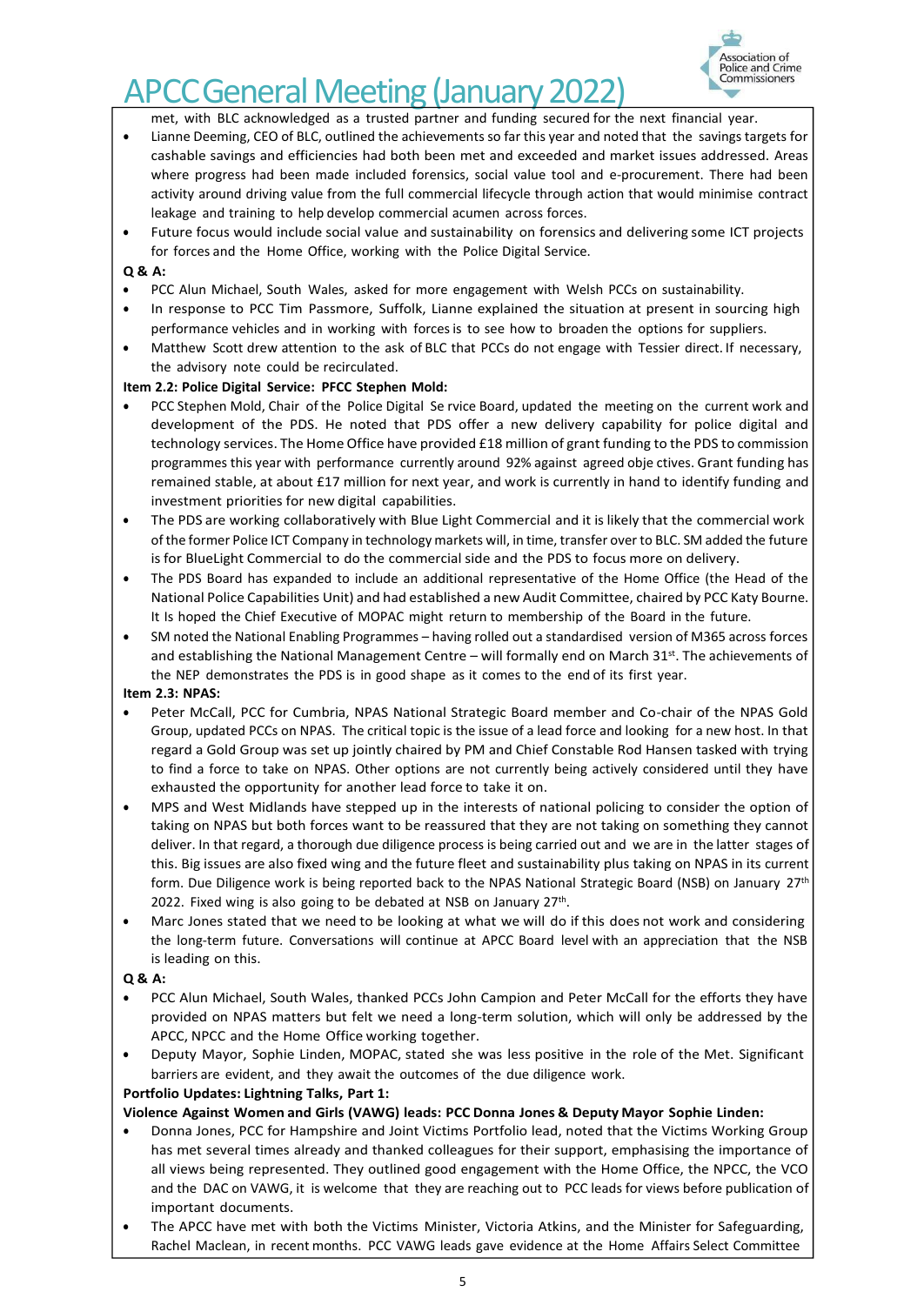

on RASSO and feedback on the inspection on rape for HMICFRS.

- NPCC have developed their framework and while DJ and SL believe it still lacks a partnership focus, they are engaging with Maggie Blythe on the next phase of their performance and outcomes framework. Work is also underway to develop an APCC VAWG Action Plan, including a focus on partnership working.
- The APCC VAWG Summit on February  $1<sup>st</sup>$  will set out important legislative changes and the impact on PCCs. Rachel Maclean is the keynote speaker and Zoe Billingham has also agreed to join.
- DJ and SL are feeding back on the Victims Bill Consultation, which closes on February 3<sup>rd</sup> and lastly, the outcome of the PCC review Part 2 will have impacts on the victims space and PCC powers in the partnership space.
- Sophie Linden, Deputy Mayor for MOPAC and Joint Victims Portfolio lead, highlighted the focus now on victims and VAWG from government and policing, and the welcome opportunity to make progress in this important area. The DA Strategy is due to published by April, it is important that the metrics arising from this strategy align with those in other strategies and frameworks across the system.
- Both leads welcomed the role out of Operation Soteria to a further 14 forces. Large numbers of academics involved in the research are coming up with significant findings. We need to ensure all partners are involved in this kind of scrutiny and deep dives. The programme is developing a national operating model for investigating rape and is changing the focus from victims to preparators.
- There have been several meetings with MoJ and the Home Office on funding, noting the issues of short term and time limited funding. Talks will begin later this week about ring-fenced funding.
- The government is considering creating the position of Independent Commissioner for Adult Victims of Rape and Serious Sexual Assault. PCC leads would like to know your views on whether there is a need foran additional and specific commissioner?
- Lastly, while developing the VAWG Action Plan, VAWG does not just sit with Victims leads, other portfolios have important roles, and all PCCs were asked to think about what they would like to see in a plan.

#### **Item 3: Keynote Speaker: Local Government Association Chair: James Jamieson:**

- **Introductory remarks:** James Jamieson (JJ), Chair of the LGA, stated that both the LGA and the APCC recognise that everyone needs to have the security and confidence of safe streets and a safe home. Both bodies appreciate the importance of working together locally to achieve this. The importance of supporting victims is key, working with perpetrators and investing in early intervention/ prevention, which means working together – policing, councils, schools, NHS, business, local VCS organisations, etc. Local politicians are empowered to make local decisions to address local challenges – and share frustrations where, for example, it is necessary to refer local decisions up to national NHS or CJS leaders.
- **LGA priorities:** Community safety is a key concern, and crosscuts many other issues for example, it helps to identify issues like loneliness and isolated children. There is concern about the pressure of working through COVID pandemic, and the longer term challenges from that, especially social care and children's services. The LGA is calling for funding on issues like Spiking, and for Safer Streets funding to be expanded. VRUs should be funded long term and extended to all other areas. There is a shared concern about short- term funding, with pots of money available for 1 or 2 years, often focussed on innovation, without investment for the longer term.
- The LGA is lobbying on PCSC Bill in support of a public health approach including support for a statutory duty around crime/violence prevention but with flexibility for local councils to deliver to their priorities, backed by funding. In addition, the £500 million youth investment fund needs to be released, and this can support work to prevent the exploitation of vulnerable young people by county lines and others.
- The LGA works to prevent extremism, with a dedicated Special Interest Group.
- Preventing DA must be a priority for all agencies and coordinated and urgent action is needed against perpetrators. The LGA has welcomed the government response on ASB but need to do more. The LGA regularly attends the ASB Advisory Board along with the APCC. The LGA are keenly awaiting the Fire White Paper, and also looking forward to the recommendations from Part 2 of the PCC review, which it is hoped will provide an opportunity to strengthen local partnerships, and to get strong involvement of health in tackling local crime.
- Both bodies have a shared concern about civility in public life, and the risks that the toxicity of debate is discouraging people from getting involved in politics – the LGA currently has a Call for Evidence out on the abuse/intimidation of councillors.
- **Some other areas of interest:** The LGA sees the Levelling Up White Paper as a key opportunity. It is of real concern that outside London and Bristol our large cities have productivity that is below the national average – there is a real opportunity if government trusts local areas to do the right things –for example, the transformation of Birmingham at the turn of the last century.
- Adult social care is a massive challenge for local government, with 60%-70% of revenue going on adult social care and costs rising above inflation – the LGA wants to see the health and social care levy evenly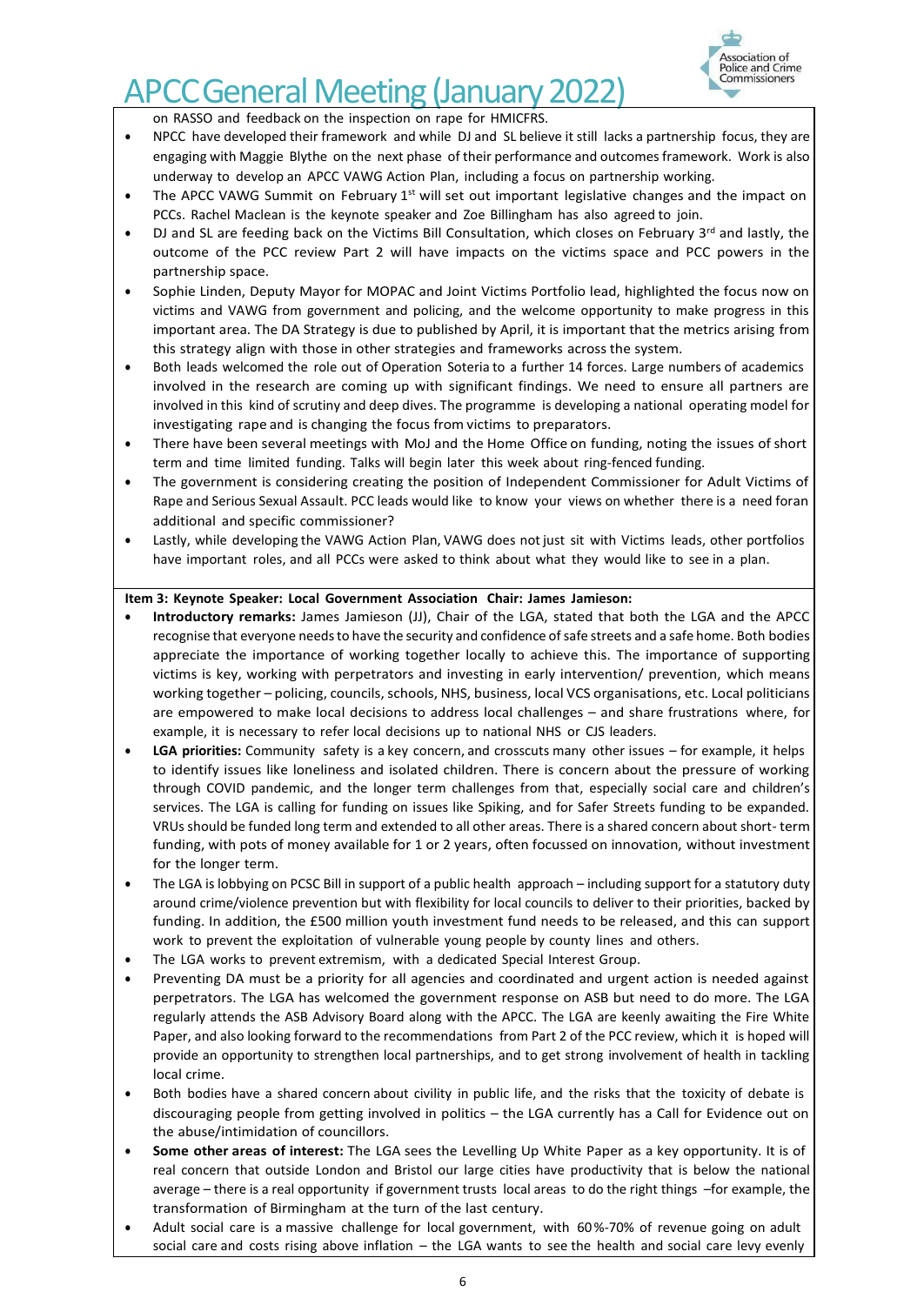

shared by LAs and health.

- Supporting families when families break down and where children are not included in schools, they often end up in the criminal justice system, so this is a key part of upstream prevention.
- The housing crisis, the planning system is dysfunctional poor housing can lead to crime, another key part of the wider picture.
- Climate change, the LGA is working with local authorities and aiming to deliver net zero, and supporting councils that have declared climate emergencies to deliver their goals. Over 1.1 million jobs could be required to deliver these green ambitions. Councils need the right powers to retrofit homes with low carbon efficiency measures.
- Local government finance is relevant to many of these other concerns and the LGA are expecting a review – JJ's view is that business rates have had their time, but we have not yet got a better replacement.
- JJ concluded by stressing the value of quarterly meetings with Marc Jones and Susannah Hancock.

- PCC Jeff Cuthbert, Gwent. highlighted work with WLGA and the Wellbeing and Future Generations Act which requires collaboration in Wales with policing as statutory invitees. The one public service approach is valued in Wales and if anything it's ahead of England.
- JJ agreed that this would be very valuable in many parts of England. He regularly meets with the WLGA and would support a duty to co-operate at the local level for all public sector partners.
- PCC Alison Hernandez, Devon and Cornwall, highlighted the quality of CSPs varies but they are working well in Devon and Cornwall. Has the LGA done work on increasing resource and capacity (e.g. ASB officersin local authorities), and to consider what else needsto be done in context of the Beating Crime Plan?
- JJ undertook to revert back with a response on this. The big concern for local government is the diversion of resources from prevention to manage crisis in social care amongst other issues. This raises the issues of flexibility and partnership at local levels and not doing as much as would like. So much has to go through Whitehall or Cardiff, which prevents local areas moving money around at the local level/developing joint budgets.
- PCC Donna Jones, Hampshire, noted the SOC portfolio is in contact with LGA members, and the Home Office is very keen on PCCs working jointly with the LGA. DJ offered to connect JJ with relevant officials who want to support this partnership. JJ welcomed this offer.
- A question was asked about the LGA position on fire, noting the opportunities for savings.
- JJ responded that the LGA's view was that everything should be locally determined and there should not be a one size fits all approach - where a fire service is part of the County there are benefits to council leadership, but there will be a different argument in other areas.
- PCC Alun Michael, South Wales, stated in Wales there were particular challenges and opportunities and the experience of working in a devolved environment had led Wales to develop approaches that would provide useful learning e.g. the impact of the Policing in Wales board. JJ would welcome opportunities to bring the Welsh dimension into the discussions between the LGA and APCC.
- Highlighting the work of the NRCN, PCC Tim Passmore, Suffolk, said it was important rural areas do not get left out (e.g. in the levelling up agenda). While the drive around some of our cities is understandable, rural poverty is also a real challenge and it tends to be neglected. Issues like fly tipping and littering have a disproportionate impact in rural areas and there is a need to join up different agencies to tackle them.
- JJ strongly agreed, recognizing that really serious crime can be linked to fly tipping.
- PCC Stephen Mold, Northamptonshire, focussed on the importance of improving data sharing to enable police, local government, and other partners to do a lot more work together on issues including vulnerability, children on edge of crime and domestic violence. It would be good to have a concordat on data sharing to protect children and families. He agreed that there is not one 'a one size fits all approach' for fire and that the LGA and APCC need to find ways to work together on this.
- JJ agreed on the importance of data sharing while, in theory, for instance, safeguarding children should always take precedence over data privacy, in practice partners are often very reluctant to share data. Also, members of the public get fed up with inputting the same data multiple times, because this data is not being shared – this needs addressing both to protect people and make people's lives easier.
- Vicky Sugars, on behalf of the Deputy Mayor of Greater Manchester Bev Hughes, asked the LGA to help to make the case for more joined up inspection by inspectorates.
- JJ noted a case of an OFSTED inspection marking a school down because the local GP could not provide health record information on looked after children, so we need to widen out the scope of the programme. The challenges of local government finances were also highlighted.
- The LGA supports a peer review programme within local government, and JJ and Marc Jones have discussed developing this with PCCs and other partners.
- JJ felt there was money in the system to tackle key issues, but it is not always spent eff ectively there are opportunities to develop pooling of budgets. He also noted that for prevention and public health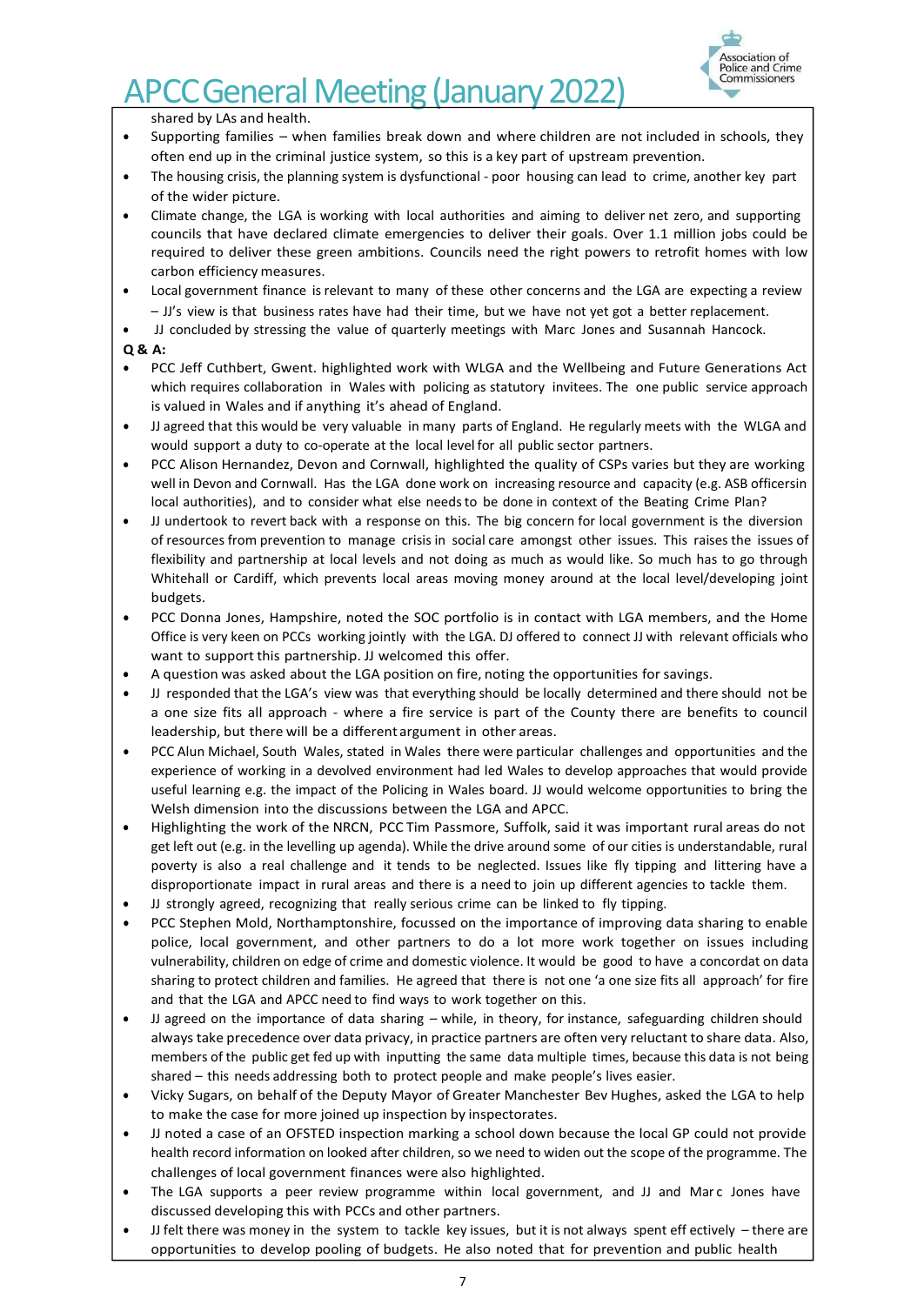

approaches there is a need for pump priming – i.e. investment now for future benefits.

- PCC Ben Adams, Staffordshire, asked about the 10-year Drug Strategy and expectations in terms of governance, noting the bulk of funding is routed through public health, but PCCs have a key role to play.
- JJ said this was not an area he had looked at in detail, but he would talk to others on the drug strategy.
- PCC Joy Allen, Durham, noted that she had previously been a licensing champion at the LGA and this had brought home the challenges around gambling, which was now a priority for the APCC Addictions portfolio. She noted the LGAs record in professional development and CPD and the opportunities to work together on that.
- JJ said the LGA has a fantastic programme, and he felt this should be opened out to others, and this would give local authority participants the opportunity to engage with other perspectives.

#### **Item 4: Shadow Home Secretary: Yvette Cooper:**

- Yvette Cooper (YC) thanked the APCC for inviting her to contribute to the session. YC underlined that as Shadow Home Secretary, she was keen to hear from PCCs about examples of what they are doing in their areas to inform national policy.
- YC stated her concern regarding public confidence in policing and criminal justice services, particularly following the murder of Sarah Everard by a serving police officer in London. YC underlined her commitment to tackling Violence Against Women's and Girls.
- YC stated that issues relating to Action Fraud had also contributed to a lack of public confidence in the police forces' ability to address the crimes that affect them.
- YC spoke about public confidence and policing including policing covid restrictions and issues relating to No.10 parties.
- YC discussed issuesin relation to crime prevention and impact of loss of some preventative provision such as Sure start.
- YC concluded by highlighting that, alongside PCCs, she shares an interest in ensuring that justice can be served and increasing the number of prosecutions. YC underlined that the Government must take seriously the importance of ensuring that legitimacy and public trust in the police is maintained.

- Q: Crime is more complex than previously; there is a need to consider the role that police staff play. There is a need to ensure that Action Fraud is able to effectively combat crime; an opportunity has been presented by the Online Harms Bill to ensure that social media companies take greater responsibility for tackling harms such as 'incel' attacks, and online radicalisation.
- YC stated that any approach to tackling online harms would need to be continual and iterative, in order to keep pace with developments in technology. YC also agreed about the importance of social media companies cooperating with policing.
- Q: Given her comments around the potential damage of trust caused by recent events, what would YC do differently if she were to become Home Secretary?
- YC stated that it was important to acknowledge that whilst mistakes may be made within any organisation, it is important to start from a place of respect, for others and for rules that have been put in place to protect everyone.
- Did YC have any advice on how PCCs can encourage NHS bodies to join then in a preventative approach to crime?
- YC underlined the importance of different organisations working in partnership, particularly as policing ends up being the 'service of last resort' for incidents that would ideally be dealt with by the NHS and other agencies. YC stated that there was an important role for council to play in driving collaboration, e.g. she would like to see councils taking action to drive collaboration on tackling drinks spiking.
- What were YC's views on ongoing discussions on people's right to protest, brought to the fore by current parliamentary debates on the Police, Crime, Sentencing, and Courts Bill?
- YC stated her support for 'Public Safety Production Orders' being fast-tracked in order to protect buildingssuch as schools, particularly following instances where 'anti-vax' groups holding intimidatory protests outside of school.
- YC noted that Labour have opposed some of the measures proposed in the Police, Crime, Sentencing, and Courts Bill, including the proposals for Section 60 Stop and Search powers at protests. YC stated that she did not think this would help with public order policing, and that she had heard this perspective from Chief Constables.
- YC stated that she also did not think that proposals around noise levels at protests were sensible and underlined the need for people's democratic freedoms to be respected. YC pointed out however that Labour had voted in favour of proposals to increase sentencing for people who protest on motorways.
- On anti-social behaviour, YC stated that she understands how miserable it can make people. She underlined that youth services were incredibly important, as was ensuring there is a police presence on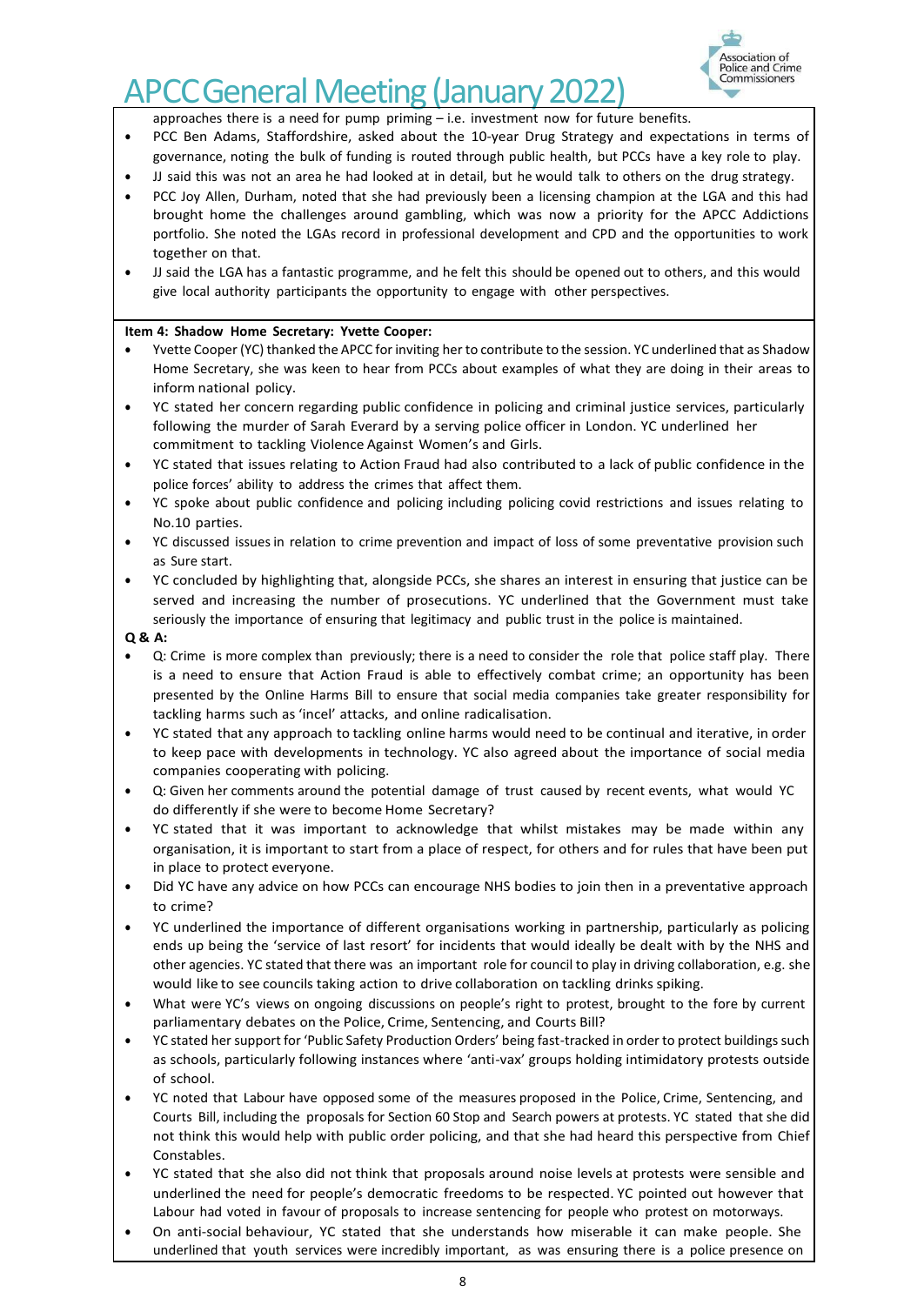

the streets. YC advised that Labour have been exploring the concept of Neighbourhood Hubs, as driven forward in the London Borough of Redbridge<sup>1</sup>.

• YC thanked everyone for all the work that they are doing to make their communities safer.

# **Item 5: APCC Portfolio Updates: Lightning Talks, Part 2:**

## **Item 5.1: Local Policing: PCC Alison Hernandez & PCC Jeff Cuthbert:**

- PCC Alison Hernandez (AH), Devon and Cornwall, and PCC Jeff Cuthbert (JC), Gwent, as Joint APCC Local Policing and Partnerships Portfolio Leads, updated PCCs on work within the portfolio. Jeff Cuthbert began by welcoming Neighbourhood Policing Week, which began on January 17<sup>th</sup>, as an opportunity to support neighbourhood policing officers and PCSOs in their community activities. The APCC had circulated media materials and templates.
- Rough Sleeping and Homelessness have now been incorporated into the APCC Local Policing Portfolio. The Joint Leads have been invited to a Ministerial Roundtable on Rough Sleeping on February 2 <sup>nd</sup> where the Government is reviewing effective partnership working to reduce homelessness. The Government is particularly focusing on the following areas:
	- $\circ$  Local rough sleeping and street activity how are forces working with partners in a coordinated way?
	- What are the current strengths in delivery of current police responses to rough sleeping and street activity?
	- o What are the key gaps in the current delivery of multi-agency response?
	- o What more can be done by Government and other partners, including third sector organisations to support tackling homelessness?
- The portfolio has been actively involved in the Home Office ASB Strategy Board which is seeking to create a national ASB principles framework, as part of the Beating Crime Plan. The Home Office have adopted APCC suggested amendments to the draft principles which will soon be adopted. Planning has also begun for ASB Awareness Week 2022, provisionally held for the week commencing July 18<sup>th</sup>.
- The PCC Review Part Two conducted a call for evidence on PCCs relationships with Community Safety Partnerships especially around accountability, governance and areas of notable practice. The portfolio anticipates a Community Safety Partnership Review to begin imminently and will engage with all PCCs to understand current arrangements and areas for reform.
- As agreed at the APCC General Meeting in October 2021, the portfolio is drafting a Public Engagement Survey on contact management to run across England and Wales. The survey will focus on the public's understanding, experience and preference for reporting crime to the police. A working group has been formed consisting of seven OPCCs. A proposed draft will be taken to the Victims Portfolio and the APCC Board for comment. The expectation is to launch this in March 2022.

• The next portfolio meeting dates are February  $10^{th}$  at  $16:00 - 17:30$  and April  $5^{th}$  at  $13:00 - 14:30$ .

- **Q & A:**
- PCC Peter McCall, Cumbria, supported the good work being undertaken on ASB. He made the point we need to look at a range of measures to tackle this problem.
- Deputy Mayor Sophie Linden, MPAC, identified the need for links between portfolios such as VAWG and local policing and asked what are the police doing to encourage forces to use public space and protection orders and what are they doing to tackle ASB?
- JC noted that greater youth provision is not everything. As a former part time youth worker he recognised there are aways elements that look to make difficulties but there are very large numbers of young people who would rather not be seen as nuisances and if offered positive approaches they will take them.
- JC and AH agreed on the need to bring portfolios together to tackle these important issues. AH proposed that Olivia Pinkney give a presentation at the next VAWG meeting to see how this can link.

## **Item 5.2: EDHR: Deputy Mayor Alison Lowe & PCC John Campion:**

• PCCs were updated on the APCC Equality Framework, the Race Disparity Working Group Action Plan, and other developments.

# • **The APCC Equality Framework:**

- The [Equality Framework](https://www.apccs.police.uk/media/6988/apcc-equality-framework-for-pccs-2021-22.pdf) was shared with all PCCs on December 10<sup>th</sup> in an APCC GR. The Framework is designed to assist PCCs in meeting their duties under the Equality Act, as well as holding Chief Constables to account for fulfilling their equality duties.
- It is relevant to all characteristics protected by the Equality Act, based closely on the Local Government Association's Equality Framework, and has been officially endorsed by the Equality and Human Rights Commission. The Framework is designed to enable PCCs and OPCCs to self-assess their performance on their equality duties, by evaluating if they are "developing", "achieving", or "advancing" on the criteria listed in each section.

<sup>1</sup> http[s://www.redbridge.gov.uk/about-the-council/future-plans-for-community-hubs/](http://www.redbridge.gov.uk/about-the-council/future-plans-for-community-hubs/)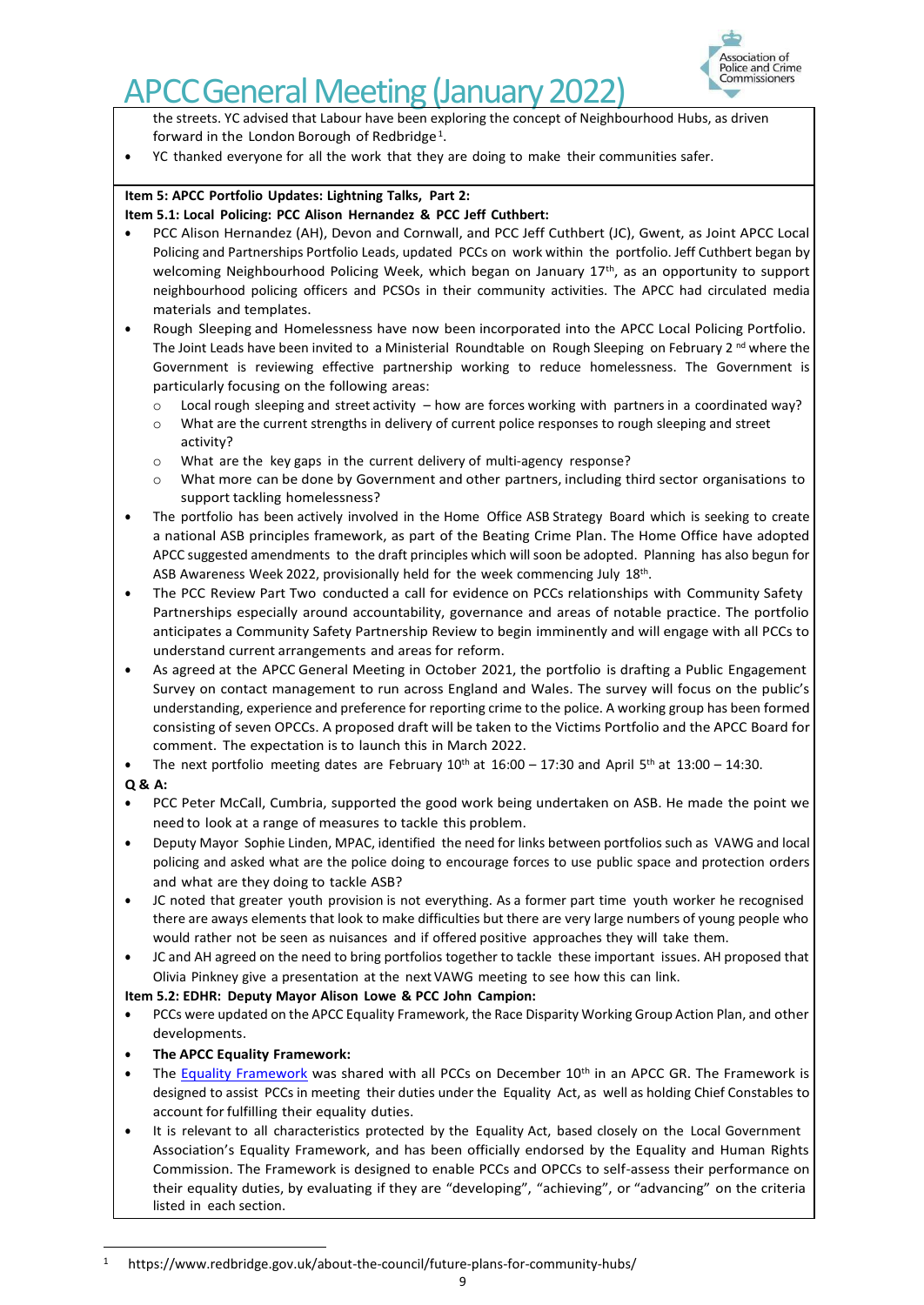

- PCCs are encouraged to get in touch with the APCC to provide examples of how they are using the Framework locally, give examples of good practice where PCCs are driving forward progress on tackling disparities, or any other feedback on the Framework.
- **The Race Disparity Working Group Action Plan:**
- The APCC [Race Disparity](https://www.apccs.police.uk/media/6991/apcc-race-disparity-working-group-action-plan-2022.pdf) Action Plan was also shared with all PCCs on the 10 December **.** The purpose of the plan is to coordinate PCC activity both nationally and locally to tackle race disparity in policing, criminal justice, and other areas where PCCs can exert influence.
- The Plan was developed by the APCC Race Disparity Working Group, which brings together a cross-party selection of PCCs and Deputy Mayors from across eight different APCC Portfolios.
- Actions within the Plan are based on a number of sources, including existing APCC portfolio objectives, and recommendations made in national reports, such as the Home Affairs Committee Report published last year reviewing progress on the Macpherson Report recommendations, and the Government's Commission on Race and Ethnic Disparities report.
- The Action Plan commits the APCC to continuing to produce resources for its members, to enable them to take action locally. As well as the Equality Framework mentioned above, the APCC also: -Produces a Race Disparity Toolkit every six months, which collates various data sources on race disparity in policing and criminal justice, and provides good practice examples on how PCCs are making a difference locally. Please contact the APCC if you want local initiatives to be featured in the Toolkit. -Provides PCCs with access to the Youth Justice Board's Summary Disproportionality Tool, containing a host of data on ethnic disproportionality in the youth justice system that can be broken down to each Youth Offending Team area. The data contained therein is of particular relevance to PCCs' roles on LCJBs. -Will provide a session focusing on EDI for PCCs later in the year, building on our previoussessions.
- Additionally, all PCCs are welcome to attend the Race Disparity Working Group. The next meeting is on 10th March and will feature input from Chief Crown Prosecutor Suzanne Llewellyn, the Crown Prosecution Service Lead on Race Disparity.
- **Other relevant developments: NPCC Police Plan of Action on Inclusion and Race:**
- The NPCC will be publishing their Plan of Action on Inclusion and Race for public consultation in early March, with a view to the Plan being finalised in June.
- The vision behind the Plan is to foster a police service that is anti-racist and trusted by Black people. The Plan is focusing on the concerns and experiences of Black people because they face the most acute disparities in term of policing, and the NPCC and the College believe that the trust deficit felt by Black communities presents a significant challenge to police legitimacy and effectiveness.
- The Plan of Action has four workstreams: Internal Culture and Inclusivity, Use of Police Powers, Community relations and engagement, and protection from victimisation and harm. The APCC EDHR Leads are engaging particularly closely with DCC Claire Parmenter, NPCC Lead on Neighbourhood Policing, who is leading on the Community relations and engagement workstream.
- The NPCC will host a session from 2-4pm on February 4<sup>th</sup> 2022 to engage PCCs on the Plan of Action, prior to it being published in March.

# **Item 6: Home Office Director General: Jaee Samant:**

- Jaee Samant (JS) introduced herself outlining that she had worked at the Home Office prior to working at the Business Department and had been both Crime Director and acting Policing Director. She had been back at the Home Office for only two months but remarked on how different it was and she was delighte d to see how well established PCCs had become along with the NCA.
- JS noted how much more interested Ministers were in operational issues; not to interfere with local decision making but to have a good sense of the national picture and how forces could learn from each other. They were very keen to work with policing, especially the APCC and NPCC, and felt deeply about the need to see falls in crime. She observed that the Home Office had once had a police performance directorate, but it had been dismantled and so the resource available to help support Ministers in this area was limited which meant that close working with the sector was essential.
- On key issues, JS mentioned that with the increased investment in policing through the Uplift Programmeit would be important to ensure that the 2023 target was met and that it made a difference in reducing crime. Fraud, which now represented 40% of all crime, was a critical area where we were being outpaced by tech savvy criminals, many of whom operated overseas. The outcome of the PCC review Part 2 would be important in expanding and strengthening the PCC role. Discussions with Ministers were currently taking place and she would ensure that the outcome did not come as a surprise.
- JS said that the Fire reform White Paper should hopefully be published soon, and they were seeking clearance around Whitehall. She expected there to be a consultation on proposals to transfer responsibility to an executive leader such as a PCC, Mayor or Council leader. Another major issue was VAWG where we all needed to work together to help promote significant change. She invited PCCs to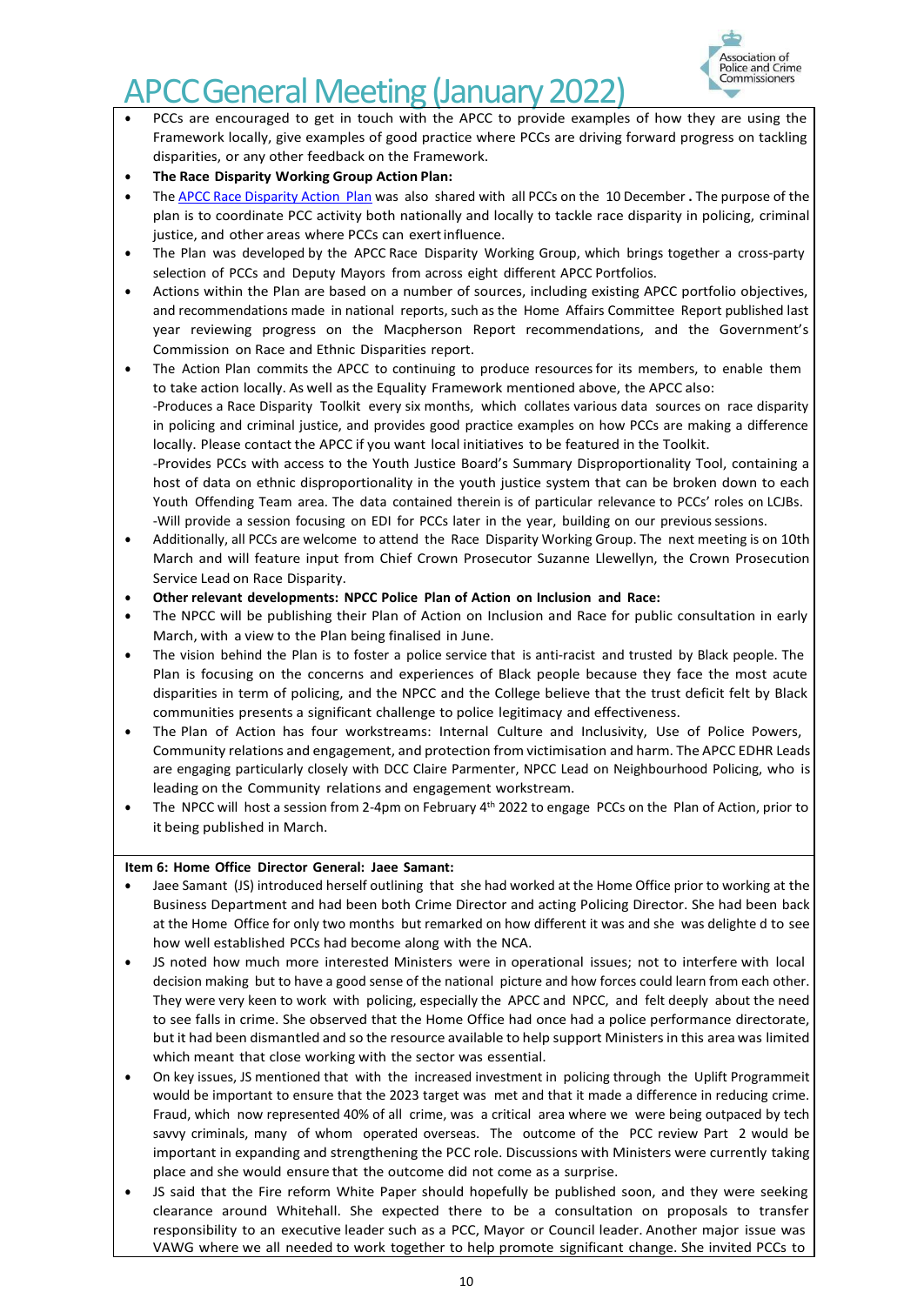

contact her directly on any issues that they were particularly concerned about.

# **Q & A:**

- PCC Matthew Scott, Kent, raised concerns on Fire governance that Council leaders were seen as Executive leaders in the same way as PCCs and Mayors. There were also issues on non-coterminous boundaries.
- JS recognised the points but addressing them would need huge changes so there might need to be different models that helped make the situation better even if not perfect. The proposition would be subject to consultation.
- Deputy Mayor Sophie Linden, MOPAC, highlighted the importance of making a real difference in tackling VAWG despite the challenge.
- JS recognised that there was a huge societal problem to address, and the problems were chronic around charging and conviction rates. She thought Operation Soteria was helpful in showing what worked in terms of well established and evidenced policing.
- PCC Stephen Mold, Northamptonshire, asked how ambitious the Government might be prepared to be on giving PCCs more powers.
- JS said that that was still under discussion with Ministers, but she was a huge fan of PCCs who had the ability to galvanise activity locally regardless of what formal powers might be available.
- PCC Philip Seccombe, Warwickshire, thanked Jaee for the Home Office's support in the SR for BlueLight Commercial which was making a huge difference for policing. He asked that the Home Office provide more notice of funding and more time for it to be spent – highlighting the Safer Streets programme.
- JS recognised how frustrating late bidding and funding could be and while she could not promise anything said that they would do their best.
- PCC Alison Hernandez, Devon and Cornwall, mentioned the work in Devon and Cornwall to utilise the extra capacity firefighters had to support police work. She thanked the Home Office for the effective engagement on the modern slavery strategy review and explained the intention to work with forces in the southwest to eliminate all drug dealers. She asked how best to access the opportunities and funding identified in the national strategy.
- JS welcomed the initiative in Devon and Cornwall. On the drugs strategy, the intention was to focus on different parts of the supply chain and PCCs would have a role to play. A cross government team was looking at the strategy and how it should be operationalised and how best to work with partners.
- Marc Jones noted that the NCA had had an exceptional leader in Lynne Owens, and it was imperative that the next one was equally as good. He also noted that while reducing homicide was really important, four to five times as many people died on our roads, and he hoped that the fundin g formula review would support those with huge road networks so that more could be done to tackle that problem.

## **Approved/Agreed Actions:**

• Jaee Samant agreed to come back with advice on how best PCCs could engage and access funding in relation to the drugs strategy.

## **Item 7: Director of Public Prosecutions: Max Hill:**

- Max Hill, Director of Public Prosecutions, opened his session by noting the challenges faced by the system in last 2 years but mentioned the positive contributions and progress made, drawing attention to the activity of LCJBs and the work of witness and victims' provision.
- There continue to be challenges and it is vital that we tackle these as a whole system with a shared vision. The CPS is committed to partnership working and collaboration underpinned by the shared aims of bringing criminals to justice, treating victims well and keeping the public safe. Independence of individual organisations must be respected but we are all working under these principles.
- The role of LCJB Chair is in bringing partners together, with regional scorecards, when published, an opportunity to diagnose blockages in the system. The CPS is keen to work with PCCs in their role as LCJB chairs to make those meetings laser focussed on driving delivery across the system with all partners holding each other to account.
- The CPS was looking forward to engaging on the outcomes of the PCC review. While the CPS cannot be accountable to a political role they hope the review will recommend better cross system working and respectto crosssystem roles and upholding principles of shared CJS. The CPS want to open CPS doors and offer the opportunity to shadow prosecutors. They also want to understand the views and experience of PCCs, and gain their insights into interactions with the public.
- The key challenges for the CPS are: Court Backlog: Shared concerns on backlog, there needs to be more sitting days. The CPS are working with partners on this however there also needs to be increased resource across the system to improve outcomes. OOCD should be used where appropriate and a recognition that the best outcomes for victims aren't always through courts.

RASSO: CPS are determined to drive up rape cases going to court, to tackle victims attrition and to ensure